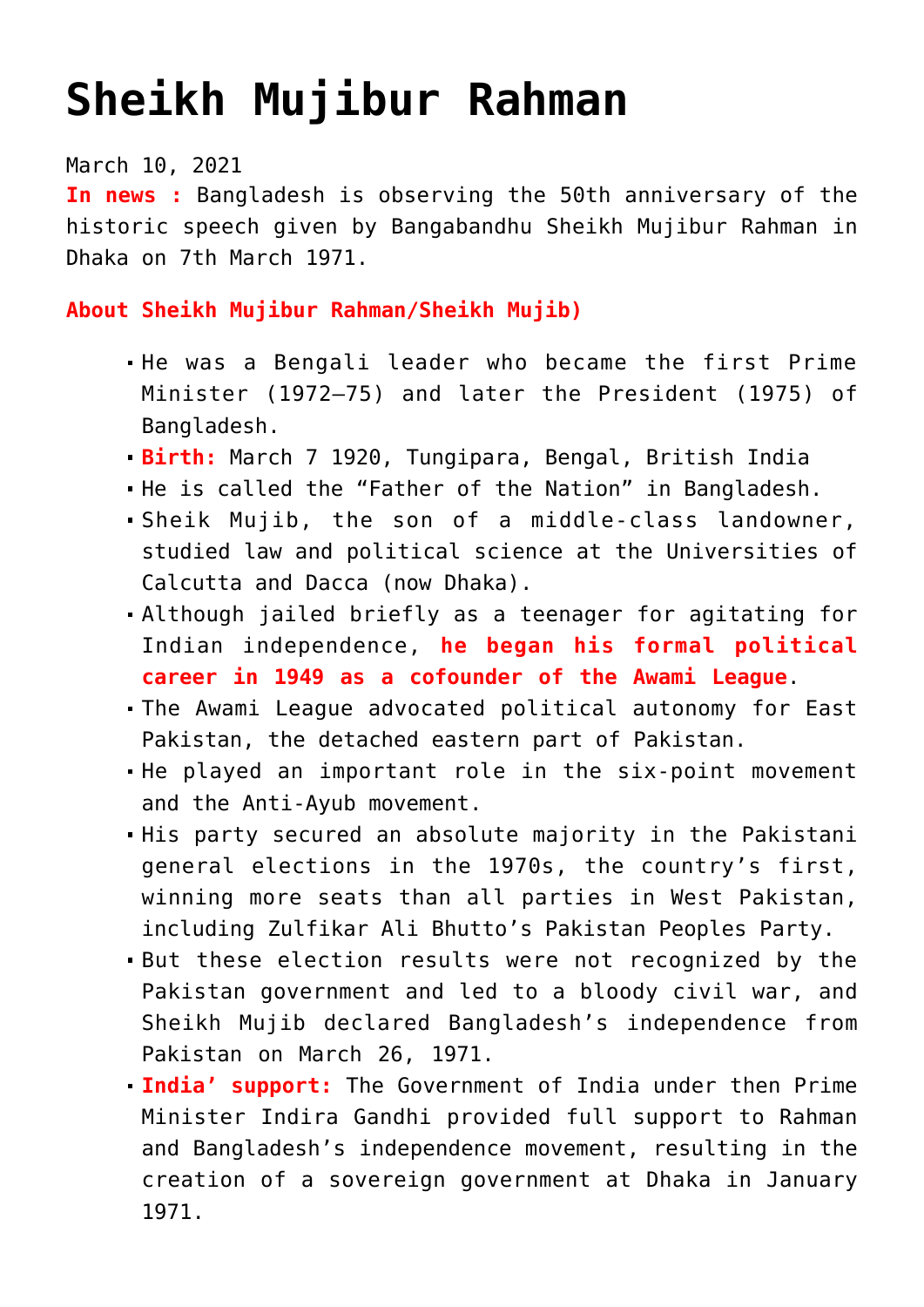- Death: On 15 August 1975, Rahman was killed in a military coup along with his wife and three sons, including 10-year-old Sheikh Russel.
- The current Prime Minister Sheikh Hasina and her younger sister Sheikh Rehana(his daughters), survived as they were abroad at the time.

## **His Historic speech**

- Bangabandhu Sheikh Mujibur Rahman had delivered the historic speech on this day in 1971 at the then Race Course Maidan which is now known as Suhrawardy Udyan.
- He had declared before a huge crowd on that day that 'Ebarer songram amader muktir songram, ebarer sangram swadhinatar sangram' meaning **'the struggle this time is for our freedom, the struggle this time is for our independence'.**
- **This was virtually a declaration of independence from Pakistan which had refused to acknowledge the victory of Awami League** in the national elections held in late 1970 and continued with severe repression of the people of the then East Pakistan.
- **UNESCO recognised this speech as part of World Documentary Heritage in 2017.**

## **UNESCO Award on his name**

- In 2020, the UNESCO has decided to launch an international prize in the field of 'creative economy' in the name of Bangabandhu Sheikh Mujibur Rahman
- Starting November 2021, the dollar 50 thousand award will be given away once in two years for global economic initiatives of the youth
- According to UNESCO, the international award will create a knowledge-sharing mechanism by capturing, celebrating and communicating best practice in the development of